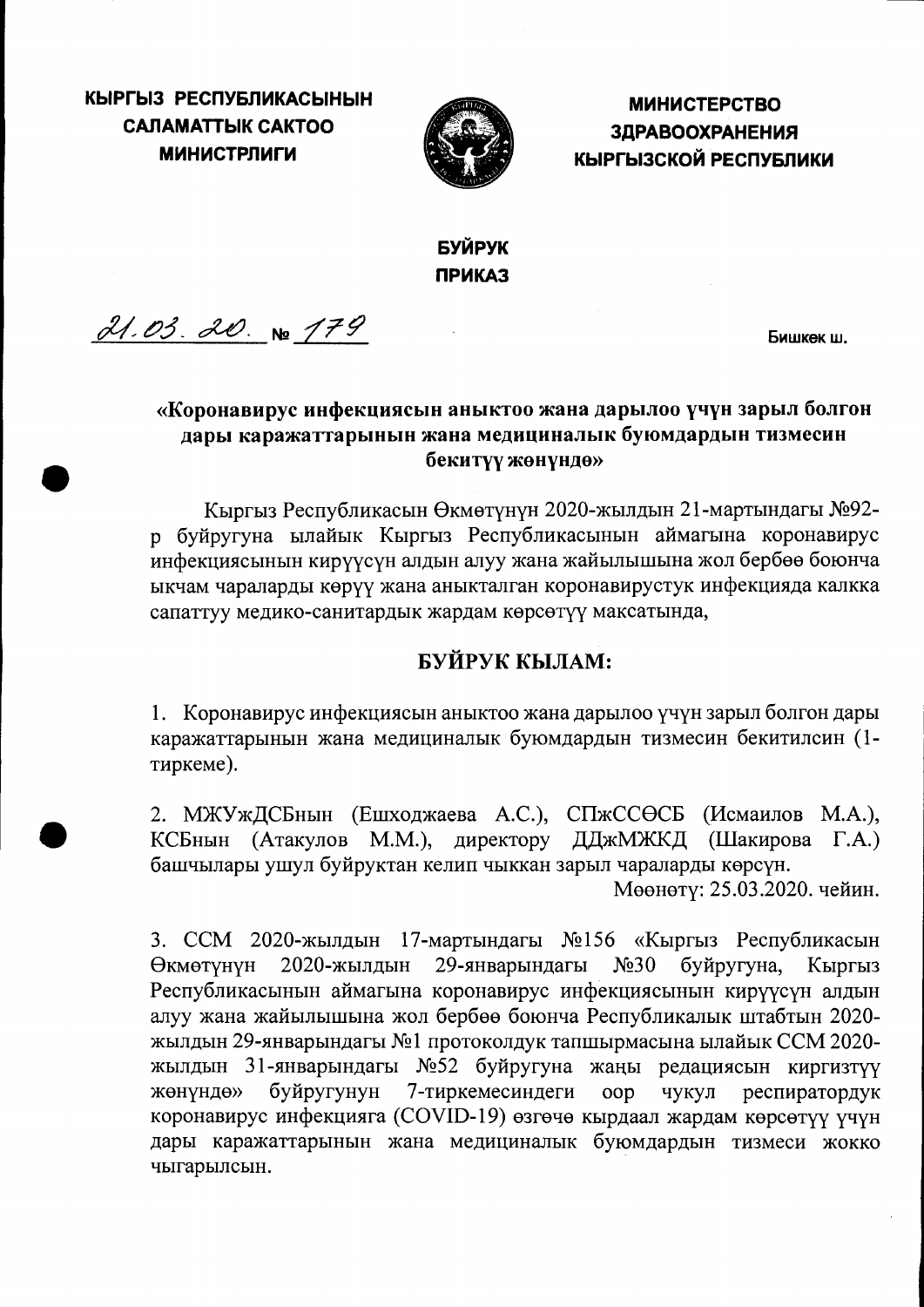4. Учурдагы буйруктун аткаруу көзөмөлүн министрдин орун басары М.М. Каратаевге жүктөлсүн.

#### «Об утверждении перечня лекарственных средств и медицинских изделий, необходимых для диагностики и лечения коронавирусной инфекции»

Во исполнение Распоряжения Правительства Кыргызской Республики от 20 марта 2020 года №90-р в целях принятия оперативных мер по предупреждению завоза и недопущению дальнейшего распространения коронавируса на территории Кыргызской Республики и обеспечения доступа населения к качественной медико-санитарной помощи при установленной коронавирусной инфекции,

#### ПРИКАЗЫВАЮ:

1. Утвердить перечень лекарственных средств и медицинских изделий, необходимых для диагностики и лечения коронавирусной инфекции (Приложение 1).

2. Начальникам УОМПиЛП (Ешходжаева А.С.), УСРиРПЗ (Исмаилов М.А.), УФП (Атакулов М.М.), директору ДЛОиМТ (Шакирова Г.А.) принять необходимые меры, вытекающие из настоящего приказа.

Срок: до 25.03.2020.

3. Признать утратившим силу Перечень лекарственных средств и медицинских изделий для оказания неотложной помощи при тяжелых респираторных коронавирусных инфекциях  $(COVID-19)$ острых Приложения 7 к приказу МЗ КР «О введении новой редакции приказа МЗ КР №52 от 31.01.2020. по исполнению Распоряжения Правительства от 29 января №30, протокольного поручения №1 от 29 января 2020 года заседания Республиканского штаба по предупреждению завоза и недопущению дальнейшего распространения коронавируса на территорию Кыргызской Республики» №156 от 17.03.2020.

4. Контроль за исполнением настоящего приказа возложить на заместителя министра М.М. Каратаева.

Министр

Hut

К.С. Чолпонбаев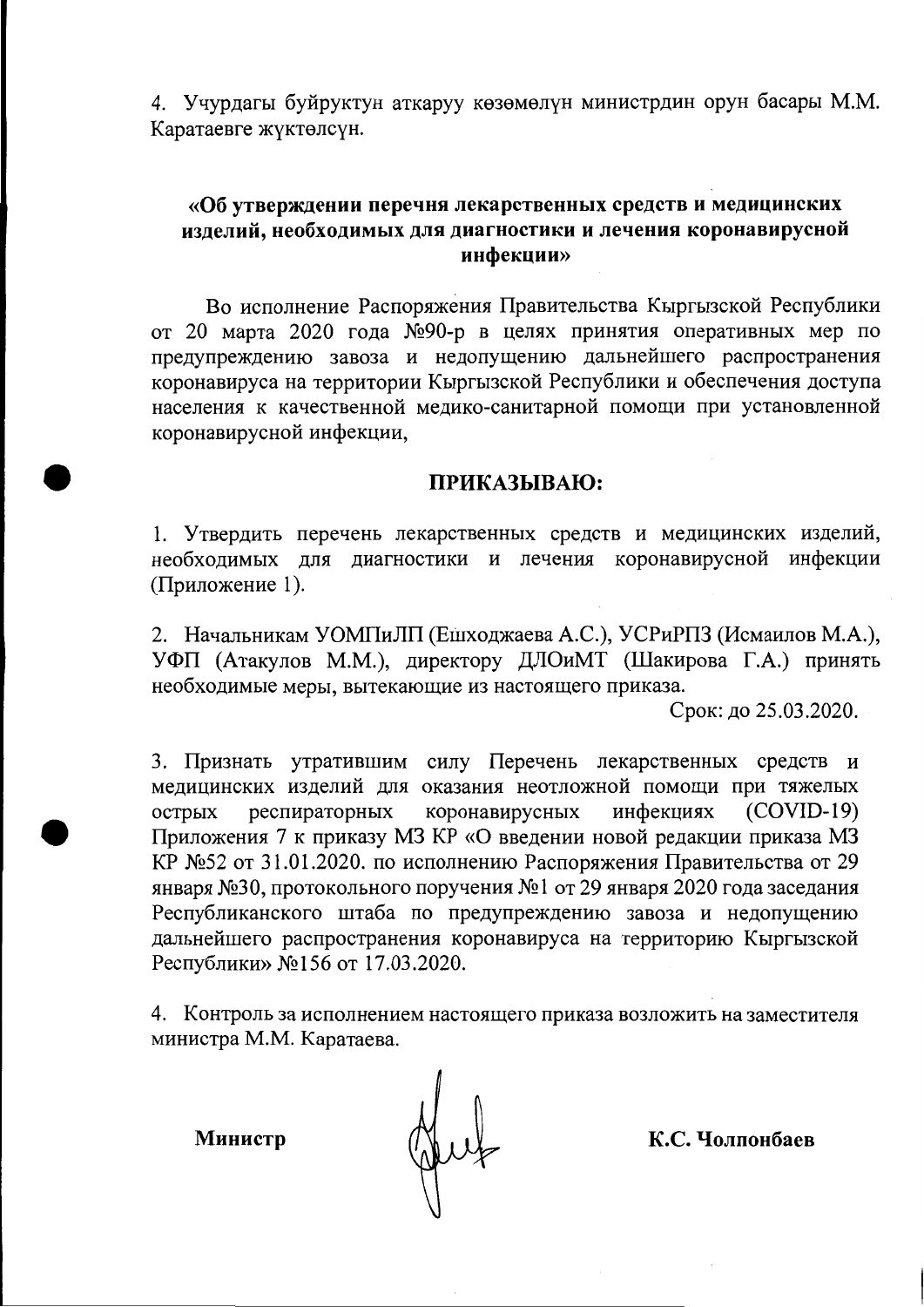

# Перечень лекарственных средств и медициненных необходимых для диагностики и лечения коронавирусной инфекции

|       | І. Лекарственные средства                                  |                                                            |  |
|-------|------------------------------------------------------------|------------------------------------------------------------|--|
| $N_2$ | Международное непатентованное<br>наименование (МНН) ЛС     | Лекарственная форма                                        |  |
| 1.    | Азитромицин, 500 мг                                        | Лиофилизат для приготовления<br>раствора для инфузий       |  |
| 2.    | Амоксициллин+Клавулановая<br>кислота, 1000+2500 мг         | Порошок для приготовления р-ра                             |  |
| 3.    | Ванкомицин, 1000 мг                                        | Порошок для приготовления р-ра<br>для инфузий              |  |
| 4.    | Дофамин, 5 мг/мл                                           | Концентрат для пригот-я раствора<br>для инъекций в ампулах |  |
| 5.    | Ибупрофен, 200 мг                                          | Таблетки, жидкие пероальные<br>формы (для детей)           |  |
| 6.    | Изотонический раствор натрия хлорида<br>$(0,9\%)$ , 500 мл | Раствор для инфузий                                        |  |
| 7.    | Имипенем, 1 г.                                             | Порошок для пригот-я р-ра для<br>инфузий                   |  |
| 8.    | Клиндамицин, 150мг/мл                                      | Раствор, 2мл                                               |  |
| 9.    | Левофлоксацин, 500 мг/100 мл                               | Раствор для инфузий                                        |  |
| 10.   | Линезолид 2 мг/мл 300 мл                                   | Раствор для инфузий                                        |  |
| 11.   | Лопинавир/ритонавир, 200/50 мг                             | Таблетки                                                   |  |
| 12.   | Лопинавир/ритонавир, 80/20 мг                              | Суспензия 60,0                                             |  |
|       | 13.  Меропенем, 500 мг.                                    | Порошок для пригот-я р-ра для<br>инфузий                   |  |
| 14.   | Моксифлоксацин, 400 мг/250 мл                              | Раствор для инфузий во флаконе                             |  |
|       | 15. Норэпинефрин                                           | Раствор для инъекций в ампулах                             |  |
|       | 16.   Парацетамол, 500 мг                                  | Таблетки                                                   |  |
| 17.   | Раствор Рингера, 400 мл                                    | Раствор для инфузий                                        |  |
| 18.   | Сальбутамол 100 мкг/доза                                   | Аэрозоль для ингаляций                                     |  |
| 19.   | Фамотидин в виде инъекций                                  | Раствор для инъекций в ампулах                             |  |
| 20.   | Фуросемид, 10 мг/мл                                        | Раствор для инъекций в ампулах                             |  |
| 21.   | Хлорохин фосфат                                            | Таблетки 250 мг                                            |  |
| 22.   | Цефепим, 1 г                                               | Порошок для пригот-я р-ра для в/м<br>и в/в введения        |  |
|       | 23.  Цефотаксим                                            | Порошок для пригот-я р-ра для в/м<br>и в/в введения        |  |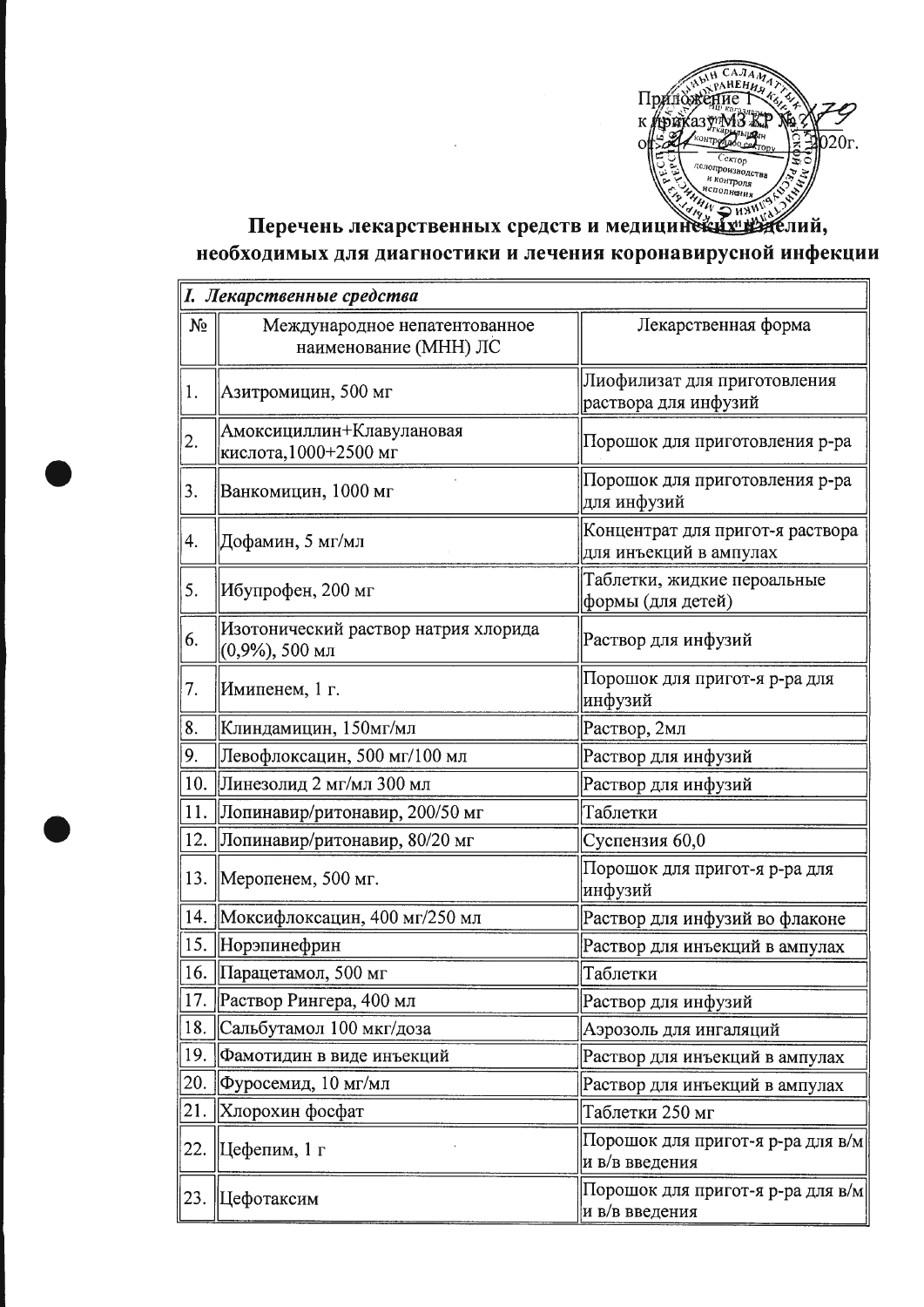| 24. | Цефтриаксон, 1 г                                                                                                                                                                                                                                                                                                                                             | Порошок для пригот-я р-ра для в/м<br>и в/в введения |
|-----|--------------------------------------------------------------------------------------------------------------------------------------------------------------------------------------------------------------------------------------------------------------------------------------------------------------------------------------------------------------|-----------------------------------------------------|
| 25. | Цефтриаксон+Сульбактам, 1.5 г/или<br>Цефтриаксон+Тазобактам                                                                                                                                                                                                                                                                                                  | Порошок для пригот-я р-ра для в/м<br>и в/в введения |
| 26. | Эпинефрин                                                                                                                                                                                                                                                                                                                                                    | Раствор для инъекций в ампулах                      |
| П.  | Медицинские изделия одноразового использования                                                                                                                                                                                                                                                                                                               |                                                     |
| 27. | Воздуховод Гведела, стерильный, одноразового применения (несколько<br>размеров)                                                                                                                                                                                                                                                                              |                                                     |
| 28. | Защитные очки                                                                                                                                                                                                                                                                                                                                                |                                                     |
|     | 29. Защитный комбинезон (ТҮVEK)                                                                                                                                                                                                                                                                                                                              |                                                     |
|     | Костюм биологической защиты (Комбинезон биологической защиты, Защитные<br>очки, Респиратор, уровень защиты FFP3, Перчатки Latex, 1 пара, Перчатки<br>30. Защитные, 1 пара, Бахилы или сапоги защитные, 1 пара, Клейкая лента «EGO»,<br>8 м, Ножницы, Пакет для биологических отходов, 1110 х 700 мм, 2 шт.,<br>Упаковка: транспортировочная сумка или пакет) |                                                     |
| 31. | Маска медицинская, одноразовая                                                                                                                                                                                                                                                                                                                               |                                                     |
| 32. | Маски с мешком-резервуаром                                                                                                                                                                                                                                                                                                                                   |                                                     |
| 33. | Мешок для биологически опасных отходов                                                                                                                                                                                                                                                                                                                       |                                                     |
| 34. | Мешок для транспортировки тел умерших, с ручками                                                                                                                                                                                                                                                                                                             |                                                     |
| 35. | Назальные канюли                                                                                                                                                                                                                                                                                                                                             |                                                     |
| 36. | Перчатки смотровые                                                                                                                                                                                                                                                                                                                                           |                                                     |
| 37. | Перчатки хирургические (стер.)                                                                                                                                                                                                                                                                                                                               |                                                     |
| 38. | Респиратор для защиты от взвешенных частиц N95 и N92                                                                                                                                                                                                                                                                                                         |                                                     |
| 39. | Ручной дыхательный аппарат для взрослых                                                                                                                                                                                                                                                                                                                      |                                                     |
| 40. | Ручной дыхательный аппарат для детей                                                                                                                                                                                                                                                                                                                         |                                                     |
| 41. | Системы для инфузий                                                                                                                                                                                                                                                                                                                                          |                                                     |
| 42. | Халат медицинский, одноразовый                                                                                                                                                                                                                                                                                                                               |                                                     |
| 43. | Центральные венозные катетеры                                                                                                                                                                                                                                                                                                                                |                                                     |
| 44. | Шприцы инъекционные, однократного применения                                                                                                                                                                                                                                                                                                                 |                                                     |
| 45. | Эндотрахеальная трубка без манжеты                                                                                                                                                                                                                                                                                                                           |                                                     |
| 46. | Эндотрахеальная трубка с манжетой                                                                                                                                                                                                                                                                                                                            |                                                     |
| Ш.  | Медицинское оборудование и прочий инвентарь                                                                                                                                                                                                                                                                                                                  |                                                     |
| 47. | Аппарат ВРАР                                                                                                                                                                                                                                                                                                                                                 |                                                     |
| 48. | Аппарат Би-Фло                                                                                                                                                                                                                                                                                                                                               |                                                     |
| 49. | Аппарат Боброва                                                                                                                                                                                                                                                                                                                                              |                                                     |
| 50. | Аппарат для измерения артериального давления (тонометр) портативный                                                                                                                                                                                                                                                                                          |                                                     |
| 51. | Аппарат для измерения артериального давления (электронные детские)                                                                                                                                                                                                                                                                                           |                                                     |
| 52. | Аппарат ИВЛ                                                                                                                                                                                                                                                                                                                                                  | PAHEHHH K610                                        |
| 53. | Аппарат ЭКГ                                                                                                                                                                                                                                                                                                                                                  | Иш кагаздар<br><b>HBO</b><br><u>жүргү</u> зүү жан:  |
| 54. | Бокс для перевозки больных, зараженных опасными вирусний й инфект                                                                                                                                                                                                                                                                                            | ż.<br>ه                                             |
| 55. | Газоанализаторы, шприцы для забора крови                                                                                                                                                                                                                                                                                                                     | делопроизводства<br>ڿ<br>и контроля                 |
| 56. | Глюкометр с тест полосками                                                                                                                                                                                                                                                                                                                                   | <b>HHILL</b>                                        |
|     |                                                                                                                                                                                                                                                                                                                                                              | $\overline{d_{1}q_{1}}$                             |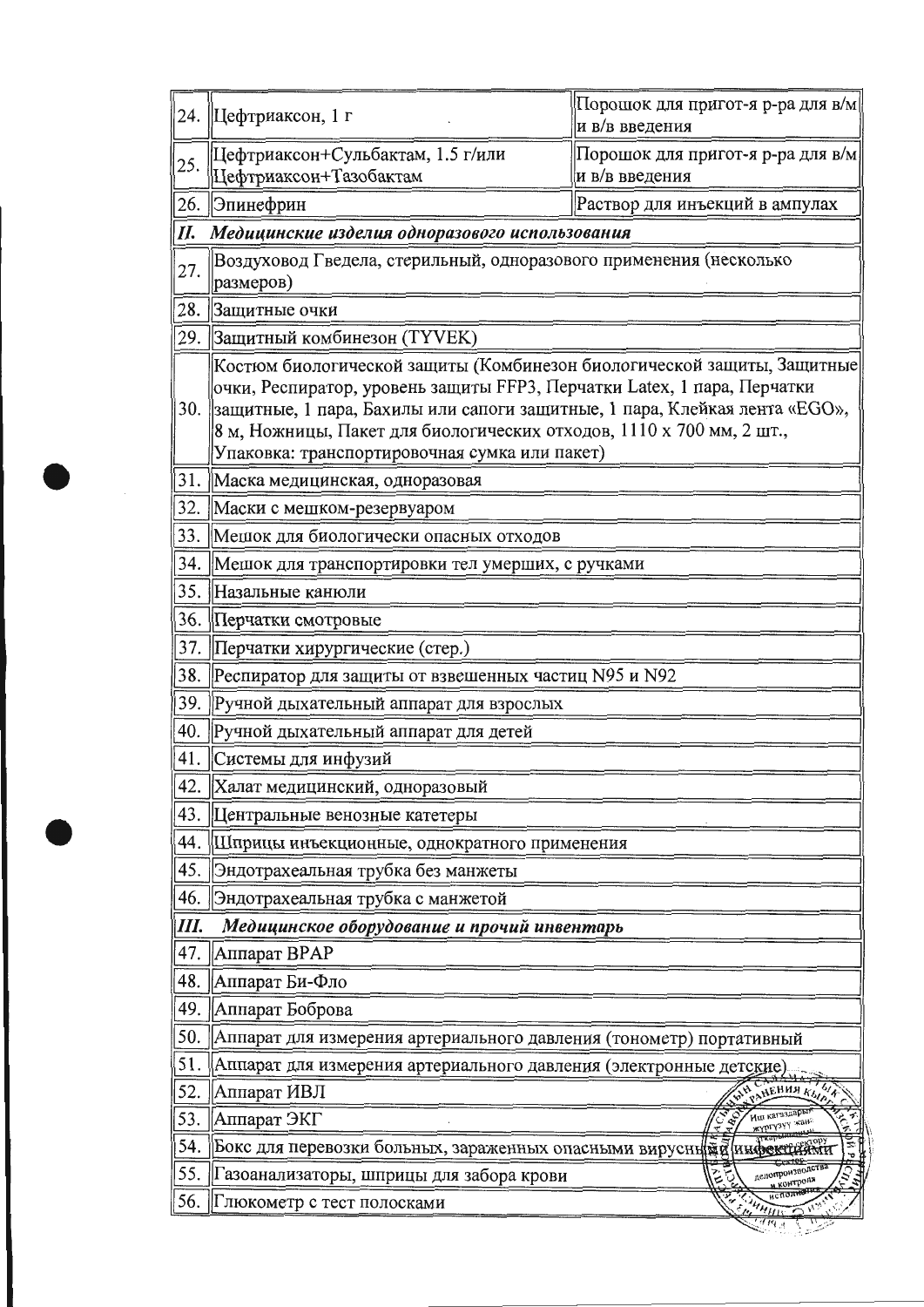| 57  | Деструктор для игл                                                                                                |
|-----|-------------------------------------------------------------------------------------------------------------------|
| 58  | Дефибриллятор                                                                                                     |
| 59. | Ингалятор УЗ                                                                                                      |
| 60  | Инсинеатор загрузка камеры 150 кг (печь для сжигания мед отходов)                                                 |
| 61  | Инфузионный насос капельный                                                                                       |
| 62. | Инфузионный насос шприцевой                                                                                       |
| 63. | Кварцевая лампа                                                                                                   |
| 64. | Комплект постельных принадлежностей (пододеяльник, простынь, наволочка)                                           |
| 65. | Концентратор кислорода 10л/4 атм                                                                                  |
| 66. | Концентратор кислорода 5л/1 атм                                                                                   |
| 67. | Кресло-коляска                                                                                                    |
| 68. | Ларингоскоп                                                                                                       |
| 69. | Медицинская мебель(кровать+тумба+стол)                                                                            |
| 70. | Медицинские тележки для инструментов                                                                              |
| 71  | Мобильный рентген аппарат                                                                                         |
| 72. | Набор депрессоров языка из нержавеющей стали                                                                      |
| 73. | Обезараживатель воздуха                                                                                           |
| 74. | Отоскоп                                                                                                           |
| 75. | Пеленальный столик с обрабатываемой поверхностью                                                                  |
| 76. | Портативный аппарат ИВЛ                                                                                           |
| 77. | Портативный аппарат УЗИ                                                                                           |
| 78. | Прикроватный монитор                                                                                              |
| 79. | ∥Пульсоксиметр                                                                                                    |
| 80. | Размораживатель плазмы                                                                                            |
| 81. | Тележка для перевозки питания                                                                                     |
| 82. | Термометр ИК ручной                                                                                               |
| 83. | Функциональная кровать 3-х секционная                                                                             |
| 84. | Хирургический отсос 1 л                                                                                           |
| 85. | Штатив для внутривенного вливания                                                                                 |
|     | IV. Дезинфицирующие средства                                                                                      |
| 87. | Антисептики для обработки рук на спиртовой основе, 100 мл флакон                                                  |
| 88. | Антисептики для обработки рук на спиртовой основе, 1000 мл флакон                                                 |
| 89. | Хлорная известь                                                                                                   |
| 90. | Антисептик стационарный для рук на основе спирта (не менее 60%) 1л. с<br>дозатором                                |
| 91. | Салфетки смоченные в дезинфицирующем р-ре для поверхностей (уп.не менее<br>$ 80 \text{ mT.})$                     |
| 92. | Жидкое мыло (антибактериальный) с дозатором 1 л.                                                                  |
| 93. | Твердое мыло (антибактериальный) 90 гр.<br>жүргүзүү жан:<br>атқарылышын                                           |
| 94. | онтроидос статор<br>$\tilde{\mathbf{x}}$<br>Дез средство концентрат 1л. (на основе альдегид и органических кислот |
| 95. | Гипохлорит Са активность хлора не менее 45%<br>$\mathcal{H}_{H}$<br>и контроля                                    |
|     | $^{\prime\prime}$ H <sub>HV</sub><br><b>Bydlan</b><br>₩                                                           |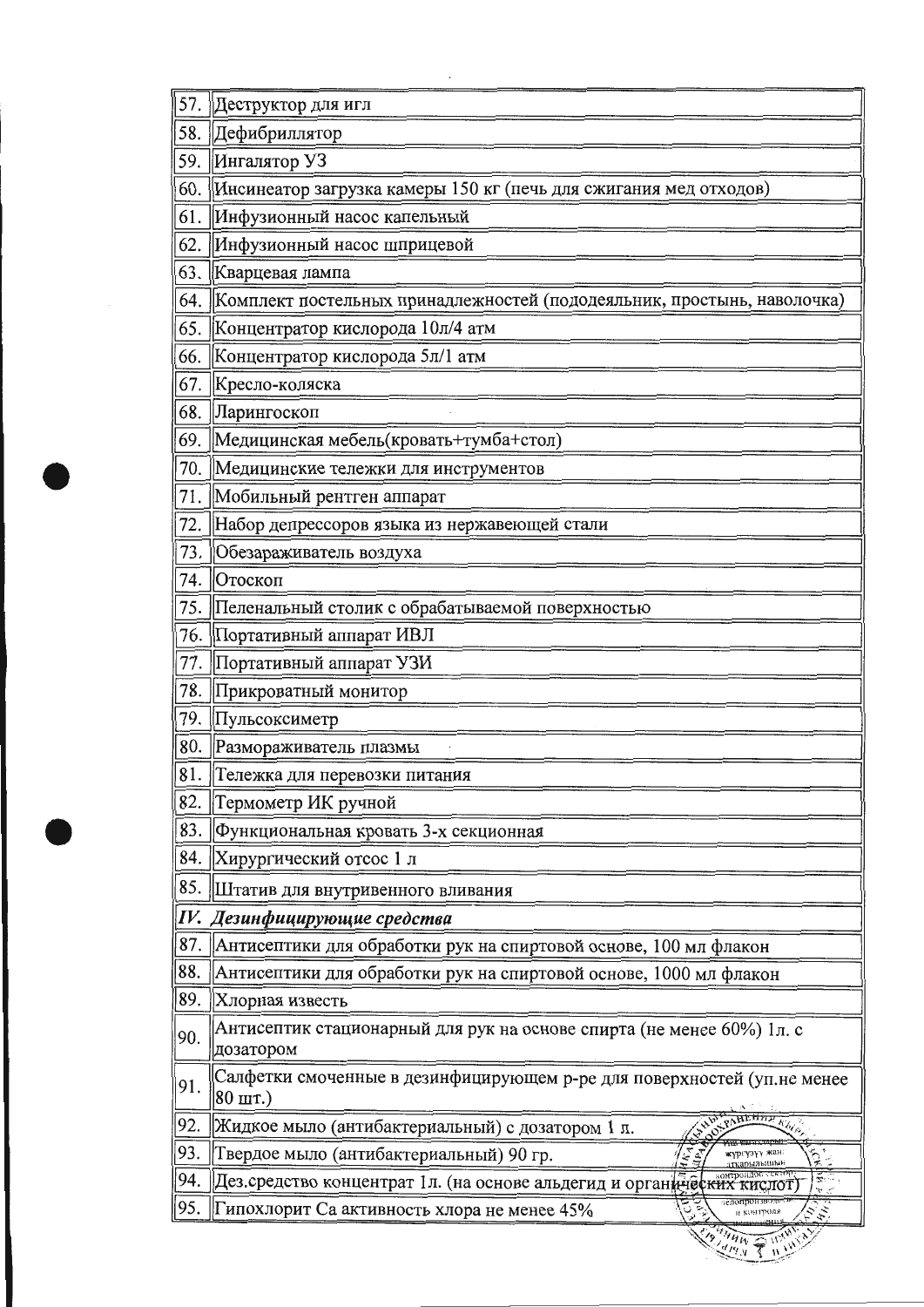| 96.  | Бумажное полотенце                                                                                                                                                                                                                                                                                  |
|------|-----------------------------------------------------------------------------------------------------------------------------------------------------------------------------------------------------------------------------------------------------------------------------------------------------|
| 97.  | Тетралин (л)                                                                                                                                                                                                                                                                                        |
| 98.  | Хлормисепт (табл.)                                                                                                                                                                                                                                                                                  |
| 99.  | $\vert$ DESO C10                                                                                                                                                                                                                                                                                    |
|      | 100. Агран (л)                                                                                                                                                                                                                                                                                      |
|      | 101. Дез. коврики для пешехода 100х150                                                                                                                                                                                                                                                              |
|      | 102. Дез.мат для грузовых машин                                                                                                                                                                                                                                                                     |
|      | 103. Лизоформин (л)                                                                                                                                                                                                                                                                                 |
|      | 104. Спирт этиловый (декалитр)                                                                                                                                                                                                                                                                      |
| V.   | Средства индивидуальной защиты (СИЗ)                                                                                                                                                                                                                                                                |
| 105. | Лицевые шитки одноразовые                                                                                                                                                                                                                                                                           |
|      | 106. Герметичные очки                                                                                                                                                                                                                                                                               |
| 107  | Комбинезоны защитный 1-типа одноразовые                                                                                                                                                                                                                                                             |
| 108. | Одноразовый комплект СИЗ (халат на манжете, шапка, маска, бахилы)                                                                                                                                                                                                                                   |
| 109. | Маски одноразовые хирургические 4-х слойные на резинках                                                                                                                                                                                                                                             |
|      | 110. Маски-респираторы №95                                                                                                                                                                                                                                                                          |
| 111. | Маски с фильтром для дезинфекции                                                                                                                                                                                                                                                                    |
| 112. | Чепчик одноразовый                                                                                                                                                                                                                                                                                  |
| 113. | Перчатки нитриловые одноразовые нестерильные неопудредные (уп.100шт.<br>50 пар.)                                                                                                                                                                                                                    |
| 114. | Перчатки хозяйственные для дезинфекции (L/XL)                                                                                                                                                                                                                                                       |
|      | 115. Бахилы                                                                                                                                                                                                                                                                                         |
|      | 116. Многоразовые противочумные костюмы                                                                                                                                                                                                                                                             |
| 117. | Резиновые сапоги                                                                                                                                                                                                                                                                                    |
|      | 118. Медицинские халаты                                                                                                                                                                                                                                                                             |
| И.   | Лабораторно-диагностическое оборудование, расходные материалы и                                                                                                                                                                                                                                     |
|      | реактивы                                                                                                                                                                                                                                                                                            |
|      | Амплисенс Influensa virus A/B-FL. Набор реагентов для выявления РНК вирусов<br>118 гриппа «А» и «В» в клиническом материале методом ПЦР с гибридизационно-<br>флуоресцентной детекцией вариант FRT50 R-V36-Mod                                                                                      |
|      | 119. Набор реагентов для типирования (идентификации субтипов H1N1 и H3N2)<br>вирусов гриппа A (Influenza virus A) методом полимеразной цепной реакции<br>(ПЦР) с гибридизационно-флуоресцентной детекцией «АмплиСенс® Influenza<br>virus A-тип-FL» Формат FRT, 50R пробирки 0,2. ПЦР-комплект R-V54 |
|      | Набор реагентов для идентификации вируса гриппа свиней А/Н1 методом<br>120 лолимеразной цепной реакции (ПЦР) с гибридизационно-флуоресцентной<br>детекцией «АмплиСенс® Influenza virus A/H1- swine-FL» Формат FRT, 50R,<br>пробирки 0,2. ПЦР-комплект R-V55                                         |
|      | 121 R-V57-100F (RG,IQ) Набор реагентов для выявления возбудителей<br>pыx<br>респираторных вирусных инфекций человека<br>OAHLHHR K                                                                                                                                                                   |
|      | 122. Набор для определения коронавируса<br>Иш кагаздарын<br>$\mathbf{v}_{\mathbf{z}}$<br>сургузуу жана                                                                                                                                                                                              |
|      | 123 Набор реагентов для экстракции РНК вируса 2019-n Cov Juagen Clinamy<br>DSP Viral RNA Mini Kit, International Only, (Catalog No. (12904)<br>Сектор<br>ಕ ತ<br>سم تق<br>попроизводства                                                                                                             |
|      | ELAHHHW A HANN<br>Winns                                                                                                                                                                                                                                                                             |

 $\sim 100$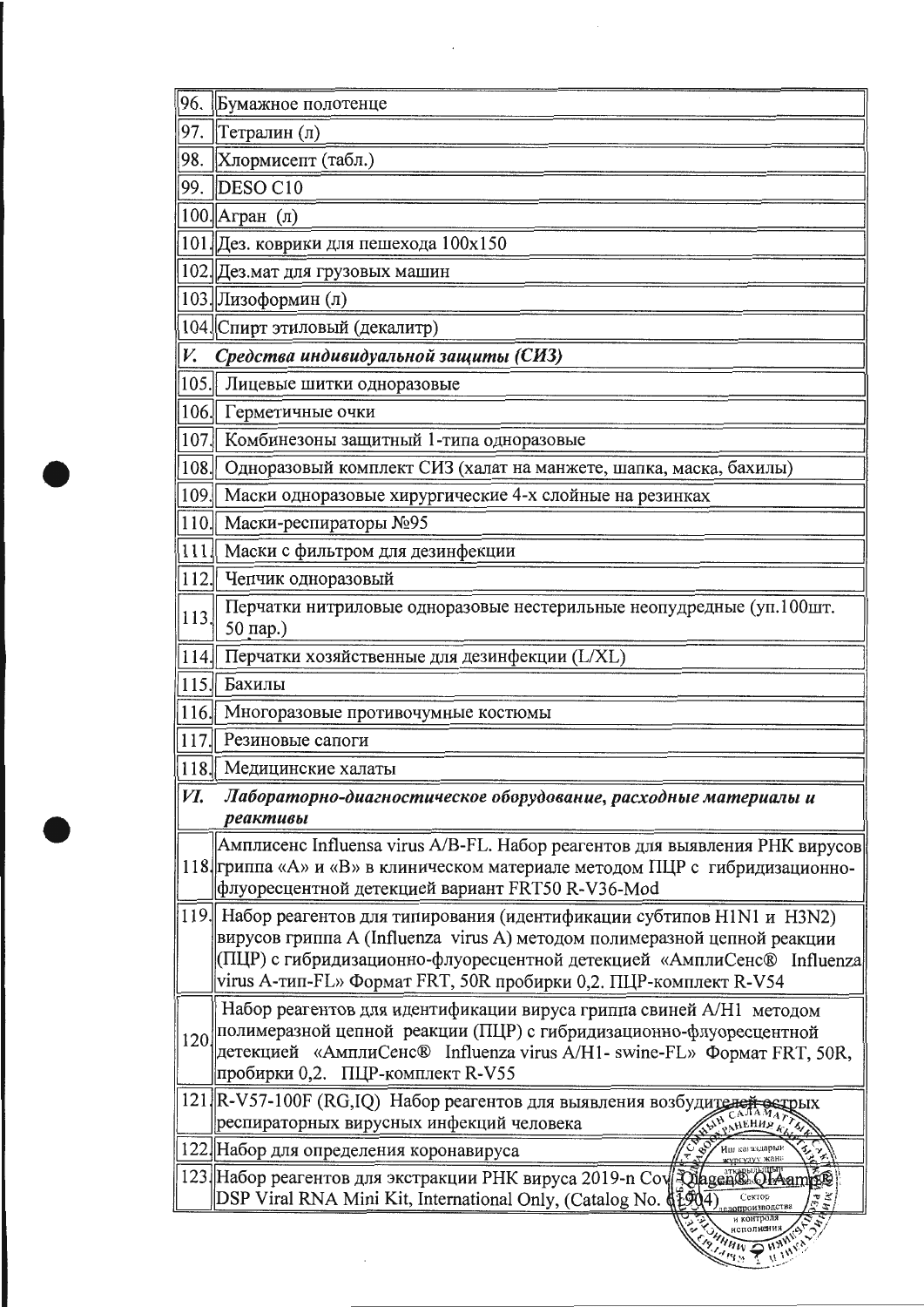| 124  | Комплект реагентов для выделения РНК/ДНК из клинического материала<br>«РИБО-преп». Вариант 100 К-29-Et-100                                                                                                                               |
|------|------------------------------------------------------------------------------------------------------------------------------------------------------------------------------------------------------------------------------------------|
|      | 125. Комплект реагентов для получения кДНК на матрице РНК «РЕВЕРТА-L».<br>Вариант 100 КЗ-4-100                                                                                                                                           |
|      | 126 Салфетка одноразовая 10х10 МС-СР-31 (100 шт/упак)                                                                                                                                                                                    |
|      | 127 Универсальные наконечники для дозаторов без фильтра 20-200 мкл<br>одноразовые, стерильные (уп.96 шт/штатив) T-200-Y-R-S                                                                                                              |
|      | Универсальные наконечники для дозаторов с фильтром 0,5-10 мкл, (по1000 шт<br>128 В уп.) Свободные от RNase/DNase апирогенная, одноразовые, стерильные. (96<br>штук/штатив T-300-R-S)                                                     |
|      | 129. Наконечники универсальные для дозаторов с фильтром объемом 50 мкл, в<br>штативе (стерильные, США, 96шт./штат. В одной упаковке 10 штативов, 96<br>штук/штатив TF-50-R-S)                                                            |
| 130. | Универсальные наконечники для дозаторов с фильтром 200 мкл, свободные от<br>RNase/Dnase. Стерильные 96 штук/штатив TF-200-R-S                                                                                                            |
|      | 131 Универсальные наконечники для дозаторов с фильтром 100 мкл, свободные от<br>RNase/DNase. Стерильные 96 штук/штатив TF-100-R-S                                                                                                        |
| 132  | Универсальные наконечники для дозаторов с фильтром 1000 мкл, свободные от<br>RNase/DNase. Стерильные (уп.100 шт/штатив) TF-1000-R-S                                                                                                      |
|      | 133. Микроцентрифужные пробирки градуированные объемом 1,5 мл (стерильные,<br>США) (уп. 250 шт.) МСТ-150-С-S                                                                                                                             |
|      | 134 Тонкостенные пробирки для ПЦР с плоской крышкой объемом 0,2 мл<br>(стерильные, США, 1000шт./уп.) PCR-02-C                                                                                                                            |
|      | 135. Криопробирки 2,0 мл (Градуированные, свободностоящие, стерильные) уп.<br>$50III$ .)                                                                                                                                                 |
| 136  | Универсальная транспортная среда (UTM) для сбора, транспортировки и<br>сохранения вируса гриппа. Пробирка 16х100 мм с завинчивающейся крышкой,<br>заполненная 3 мл транспортной среды. UTM 50 штук, в упаковке; 6 х 50 штук в<br>kopooke |
|      | 137 Гибкий назофарингеальный велюр-тампон, нейлоновый наконечник,<br>пластиковый аппликатор, стерильный. Расстояние до точки перелома 100 мм в<br>индивидуальной упаковке.                                                               |
| 138. | Шпатель деревянный терапевтический, стерильный, каждый шпатель упакован<br>в индивидуальную стерильную упаковку. 100 шт в упак.                                                                                                          |
|      | 139 Одноразовые чепчики (синий цвет)                                                                                                                                                                                                     |
|      | 140 Бахилы одноразовые из эластомера                                                                                                                                                                                                     |
|      | 141. Перчатки медицинские смотровые Sempercare 5-6 размер, неопудренные,<br>нитриловые (уп. 100 шт) XS-TN320.                                                                                                                            |
| 142  | S-T Перчатки медицинские смотровые Sempercare 6-7 размер, неопудренные,<br>нитриловые (уп. 100 шт). S-TN320.                                                                                                                             |
|      | 143 Маски хирургические одноразовые. В одной упаковке 50 шт (синий швет)-экран<br>с маской для лабораторных работ.                                                                                                                       |
|      | 144. Пакеты для утилизации медицинских отходов класса $A_n$<br>330*600 MM 10                                                                                                                                                             |
|      | 145. Пакеты для утилизации медицинских отходов класса Б<br><b>беся Нье) 330*60</b><br>делопроизводства<br>$ 10 \text{ J}$<br>4 контроля                                                                                                  |
|      | нсполнен<br><b>CHANN P</b><br>Emman .                                                                                                                                                                                                    |

 $\label{eq:2.1} \frac{1}{\sqrt{2}}\left(\frac{1}{\sqrt{2}}\right)^{2} \left(\frac{1}{\sqrt{2}}\right)^{2} \left(\frac{1}{\sqrt{2}}\right)^{2} \left(\frac{1}{\sqrt{2}}\right)^{2} \left(\frac{1}{\sqrt{2}}\right)^{2} \left(\frac{1}{\sqrt{2}}\right)^{2} \left(\frac{1}{\sqrt{2}}\right)^{2} \left(\frac{1}{\sqrt{2}}\right)^{2} \left(\frac{1}{\sqrt{2}}\right)^{2} \left(\frac{1}{\sqrt{2}}\right)^{2} \left(\frac{1}{\sqrt{2}}\right)^{2} \left(\$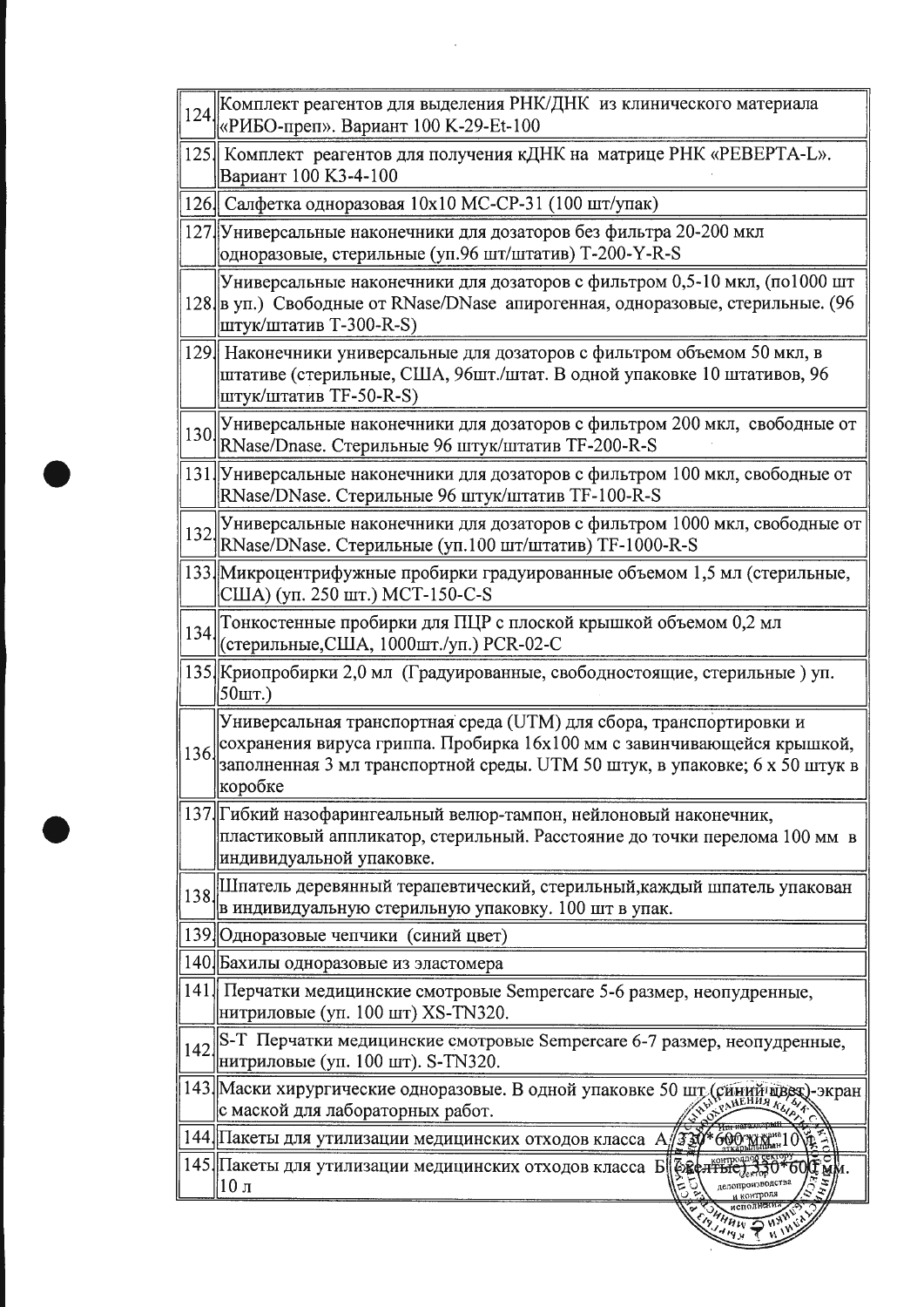|     | Педиатрический велюр-тампон, нейлоновый наконечник, пластиковый                                                                                                   |
|-----|-------------------------------------------------------------------------------------------------------------------------------------------------------------------|
|     | 146 аппликатор, стерильный Расстояние до точки перелома 100 мм в                                                                                                  |
|     | индивидуальной упаковке.                                                                                                                                          |
|     | 147 Респираторы типа FFP5 или эквивалент                                                                                                                          |
|     | 148 Халат SMS хирургический одноразовый с манжетами, завязками на спине,<br>размер L, цвет синий (стерильный) (Китай) в упаковке 10 шт.                           |
|     | 149. ВасТ/Alert FA PLUS - Флаконы со средой и адсорбирующими полимерными<br>гранулами для выделения аэробных гемокультур (1 Упаковка - 100 флаконов)              |
| 150 | BacT/Alert FA PLUS - Флаконы педиатрические со средой и адсорбирующими<br>полимерными гранулами (1 Упаковка - 100 флаконов)                                       |
|     | 151 Контейнеры цилиндрические стерильные для хранения 100 мл с<br>завинчивающейся крышкой                                                                         |
|     | 152 Спецобувь                                                                                                                                                     |
|     | 153. Антисептики аэрозоли в индивидуальной упаковке 60 мл                                                                                                         |
|     | 154. Контейнер для бумажных полотенец                                                                                                                             |
|     | 155. Полотенца листовые (упак. 100, 300 шт.)                                                                                                                      |
|     | 156 ВХС ESD-1000 локтевой дозатор для жидкого мыла и дезинфицирующих<br>средств                                                                                   |
|     | Средство увлажняющее офтальмологическое (4650 Плум), комплект в боксе:<br>157. Plum Eyewash 500 мл - 2 шт., для промывания глаз при попадании инородных<br>частиц |
|     | 158 Контейнеры пластиковые с крышкой на 2 л                                                                                                                       |
|     | 159. Пластиковые контейнеры Bayerhoff 5 предметов                                                                                                                 |
|     | 160 Ведро для мусора IDEA, с педалью, пластик, 11л, М2891                                                                                                         |
|     | 161  Пакеты для автоклавирования при температурном режиме +121 °С                                                                                                 |
|     | 162 Емкость-контейнер для сбора органических отходов 11 литров (желтый)                                                                                           |
|     | 163. Контейнеры Multi-Safe opti                                                                                                                                   |
|     | 164 лабораторные реактивы наобходимые для диагностики                                                                                                             |
|     | 165. Пинцет анатомический                                                                                                                                         |
|     | 166. Пипетки пастеровские с длинными концами (стерильные)                                                                                                         |
|     | 167 Перья-скарификаторы для взятия крови (стерильные)                                                                                                             |
|     | 168 Ножницы                                                                                                                                                       |
|     | 169 Шприц 5 мл одноразовый                                                                                                                                        |
|     | 170. Шприц 10 мл одноразовый                                                                                                                                      |
|     | 171 Иглы к шприцам (с широким просветом)                                                                                                                          |
|     | 172 Пробирки бактериологические с резиновыми пробками (стерильные)                                                                                                |
|     | 173. Флаконы инсулиновые с пробками (стерильные)                                                                                                                  |
|     | 174. Флаконы пенициллиновые с пробками (стерильные)                                                                                                               |
|     | 175. Пробирки с ватным тампоном для взятия отделяемого из зева (стерильные)                                                                                       |
|     | 176. Пробки резиновые N 12, 14 под пробирки, флаконы (стериды времения к                                                                                          |
|     | 177 Стекла предметные обезжиренные<br>اسم<br>ب<br>жүргүзүү жана                                                                                                   |
|     |                                                                                                                                                                   |

 $\ddot{\phantom{a}}$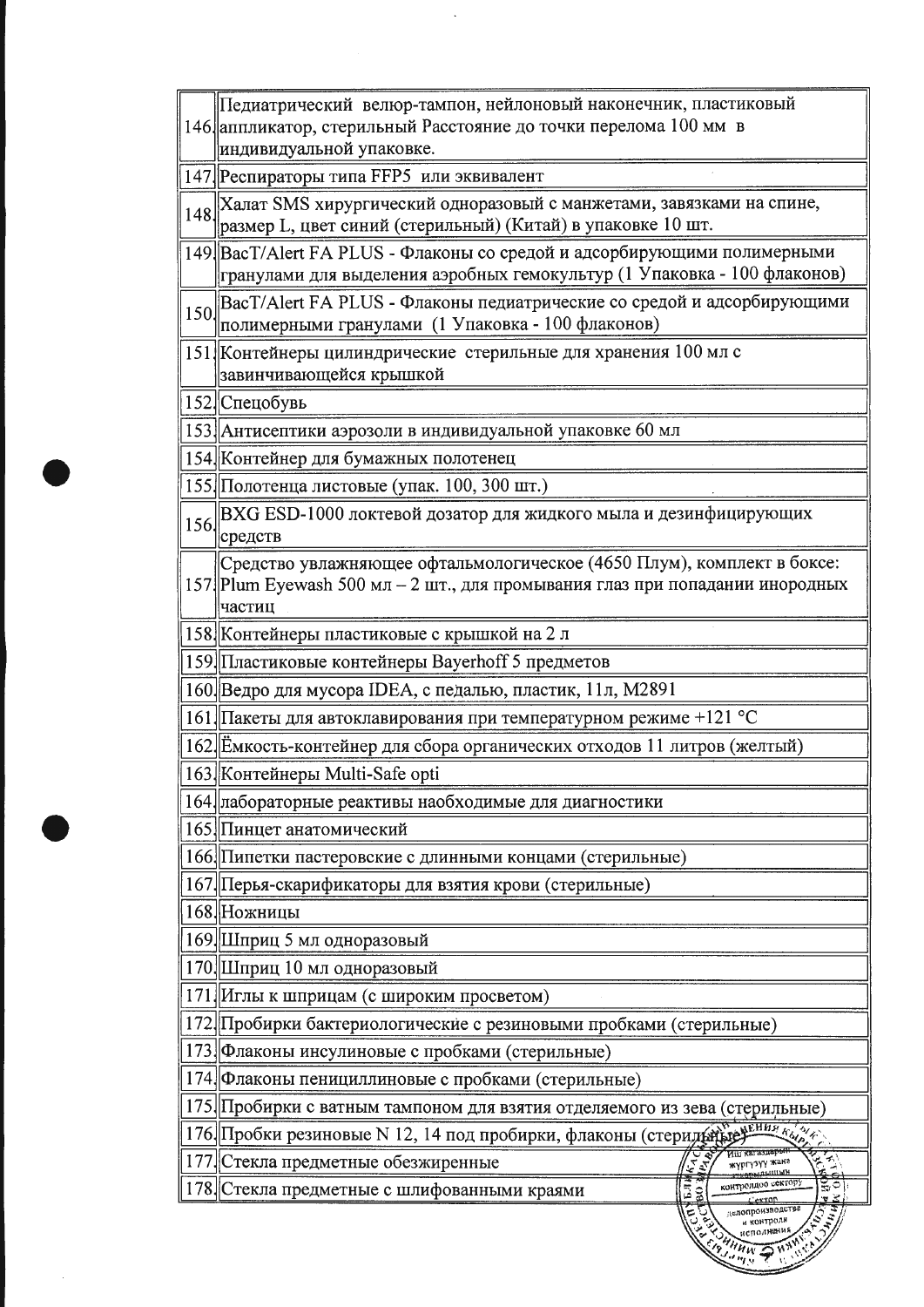| 179. Петли алюминиевые (стерильные)                                                                                                                             |
|-----------------------------------------------------------------------------------------------------------------------------------------------------------------|
| 180 Стакан стеклянный                                                                                                                                           |
| Банки (стерильные) широкогорлые с крышками или притертыми пробками<br>181 емкостью не менее 200 мл                                                              |
| 182 Жгут резиновый                                                                                                                                              |
| 183 Стеклянные трубки с резиновой грушей малого размера (стерильные)                                                                                            |
| 184. Шпатели деревянные (металлические) стерильные                                                                                                              |
| 185 Штатив складной из 6 гнезд                                                                                                                                  |
| 186 Вата медицинская                                                                                                                                            |
| 187. Вода дистиллированная в ампулах по 5 мл                                                                                                                    |
| 188 0,9% раствор NaCl в ампулах по 5 мл                                                                                                                         |
| 189. Раствор йода 5% по 1,0 мл в ампулах                                                                                                                        |
| Пептонная вода 1% во флаконах по 50 мл, закрытых резиновыми пробками,<br>190 завальцованных металлическими колпачками                                           |
| 191 Спирт-ректификат 96° - 250 мл.                                                                                                                              |
| 192 Спиртовка                                                                                                                                                   |
| 193. Коробочка стерилизационная (среднего размера)                                                                                                              |
| 194 Клеенка медицинская подкладная                                                                                                                              |
| 195. Пластилин                                                                                                                                                  |
| 196. Нитки суровые или лигатура                                                                                                                                 |
| 197. Груша резиновая со шлангом                                                                                                                                 |
| 198 Емкость для фиксатора                                                                                                                                       |
| 199 Бланки направлений                                                                                                                                          |
| 200 Пенал металлический для пробирок                                                                                                                            |
| 201 Лейкопластырь                                                                                                                                               |
| 202 Бульон питательный (рН 7,2) по 5 мл в пробирках (стерильный)                                                                                                |
| 203. Бульон питательный (рН 7,2) во флаконе стерильный                                                                                                          |
| 204 Вазелиновое масло                                                                                                                                           |
| 205. Спички                                                                                                                                                     |
| 206. Бикс или металлический ящик для доставки проб в лабораторию                                                                                                |
| 207. Инструкция по забору материала на ООИ                                                                                                                      |
| Хлорамин в пакете по 300 г, рассчитанный на получение 10 л 3% раствора, или<br>другое дезсредство, разрешенное к применению Департаментом ГСЭН МЗ<br>208 России |
| 209 Сухая хлорная известь из расчета по 200 г на 1 кг выделений                                                                                                 |
| 210 Скальпель                                                                                                                                                   |
| 211 Пергидроль из расчета приготовления 10 л дезраствора                                                                                                        |
| 212. Навески моющего средства по 5,0 г<br>, ныня л                                                                                                              |
| 213 Бумага чистая<br>مي<br>من<br>Иш кагаздарын<br><del>чэүх жант</del>                                                                                          |
| ट्टेंश<br>$\frac{1}{2}$<br>аткарынышын<br>214 Бумага копировальная<br>сонтроидое сектору                                                                        |
| Сектор<br>215. Перчатки резиновые<br>делопроизводства                                                                                                           |
| WHAIN PHY                                                                                                                                                       |

 $\bar{\mathcal{A}}$